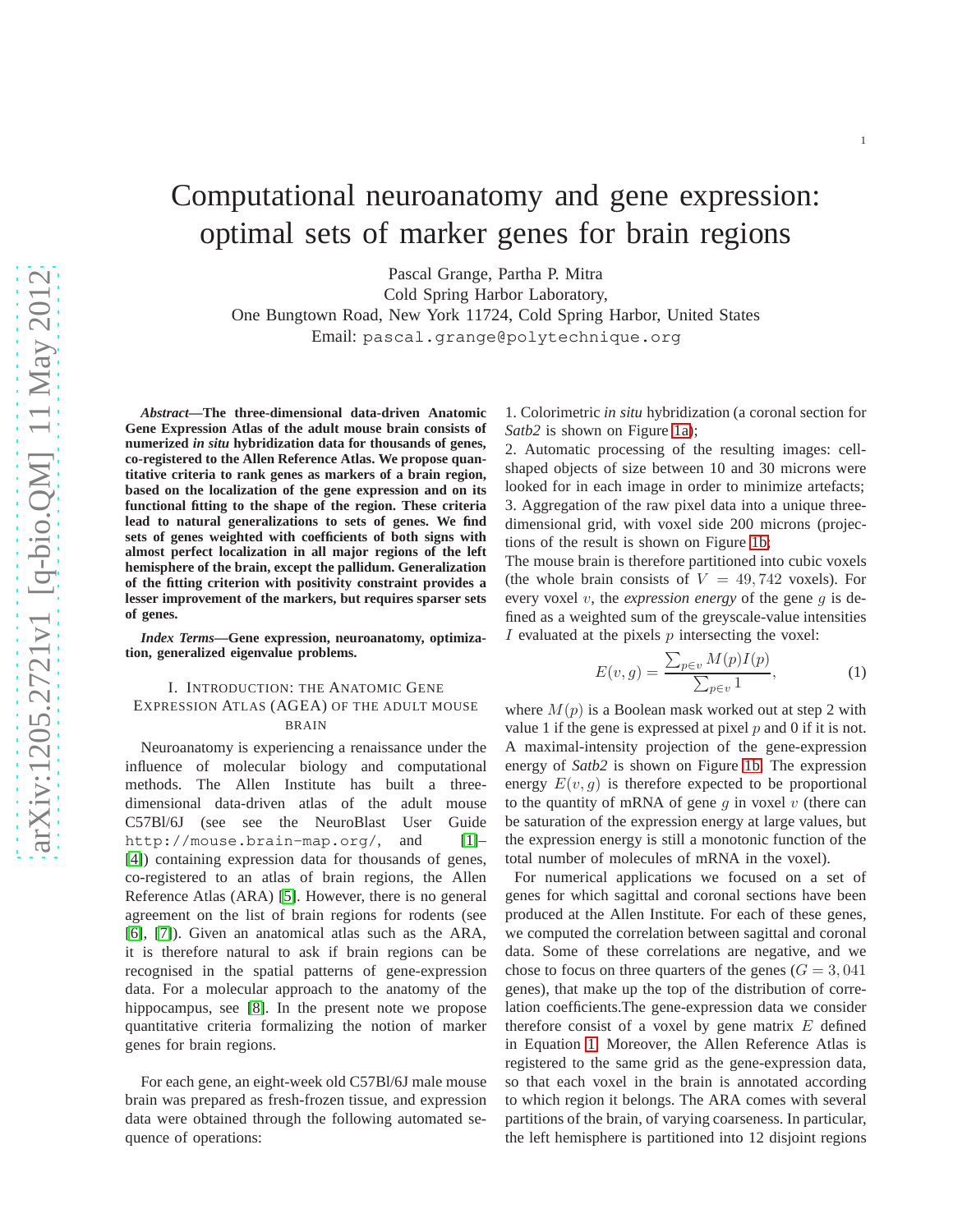<span id="page-1-2"></span><span id="page-1-0"></span>

<span id="page-1-1"></span>

Fig. 1: **ISH-stained coronal slice of brain tissue and numerized data for** *Satb2*. (a) A coronal section of brain tissue. Colorimetric ISH gives rise to a blue precipitate where an mRNA for *Satb2* is present. (b) A maximalintensity projection of the three-dimensional data resulting from the co-registration of all coronal sections for *Satb2* to a regular grid, at a resolution of 200 microns.

in the ARA (each of which has one connected component, see Table [I](#page-2-0) for a list of these regions, and Figures 3b and 4c for an illustration of the cerebral cortex and the midbrain, respectively). This partition is referred to as the Big12 annotation. In the present note we will focus on this annotation for definiteness.

For computational purposes, a brain region  $\omega$  is therefore equivalent to a set of row indices in the matrix  $E$ , and to a (normalized) vector  $\chi_{\omega}$  in the V-dimensional voxel space, where the row indices are the only non-zero entries:

$$
\chi_{\omega}(v) \Leftrightarrow v \in \omega, \qquad \sum_{v=1}^{V} \chi_{\omega}(v)^2 = 1.
$$
 (2)

Each gene corresponds to a column of the matrix  $E$ , which is also a vector in a V-dimensional space. A marker gene is therefore a gene for which this vector is closely aligned with  $\chi_{\omega}$ . In the next section we propose two quantitative criteria formalizing this notion.

## II. NEUROANATOMY FROM GENE EXPRESSION: RANKING GENES AS MARKERS

#### *A. Ranking genes by localization scores*

Given a brain region  $\omega$  of interest, let us define the localization score of a gene  $q$  as the fraction of the (square of the)  $L^2$  norm of its expression energy that is contained in the region:

$$
\lambda_{\omega}(g) = \frac{\sum_{v \in \omega} E(v, g)^2}{\sum_{v \in \Omega} E(v, g)^2},\tag{3}
$$

where  $\Omega$  denotes the whole brain. We chose the  $L^2$ -norm because it is easy to generalize to a linear combination of genes (see next section).

We computed the localization score of every gene in every region of the Big12 annotation. These scores induce a ranking of genes as markers of each brain region. A perfect marker of the region  $\omega$  according to this criterion would have a score of 1. Going from a region to another region, one has to be careful when comparing the values of the localization scores: as the volumes of the brain regions vary across the atlas, the localization scores  $\lambda_{\omega}$ are biased by the size of the region  $\omega$ . We need a reference in order to estimate how good a localization score is compared to what could be expected for a given brain region. For a fixed brain region  $\omega$  we can use two references.

A gene is a better marker of  $\omega$  than expected from a uniform expression if its score  $\lambda_{\omega}(q)$  is larger than the uniform reference defined as

$$
\lambda_{\omega}^{\text{uniform}} = \frac{\text{Vol }\omega}{\text{Vol }\Omega}.\tag{4}
$$

A data-driven reference is given by the localization score of the average gene-expression profile:

$$
\lambda_{\omega}^{\text{average}} = \frac{\sum_{v \in \omega} E^{\text{average}}(v)^2}{\sum_{v \in \Omega} E^{\text{average}}(v)^2},\tag{5}
$$

$$
E^{\text{average}}(v) = \frac{1}{G} \sum_{g=1}^{G} E(v, g). \tag{6}
$$

A gene is a better marker of  $\omega$  than expected from an average expression if its localization score  $\lambda_{\omega}(g)$  is larger than  $\lambda_{\omega}^{\text{average}}$ .

### *B. Ranking genes by fitting scores*

The localization score does not take into account the detailed repartition of the expression energy inside the region of interest. It is therefore interesting to study another ranking of genes, that compares the gene-expression profiles to characteristic functions of brain regions. Such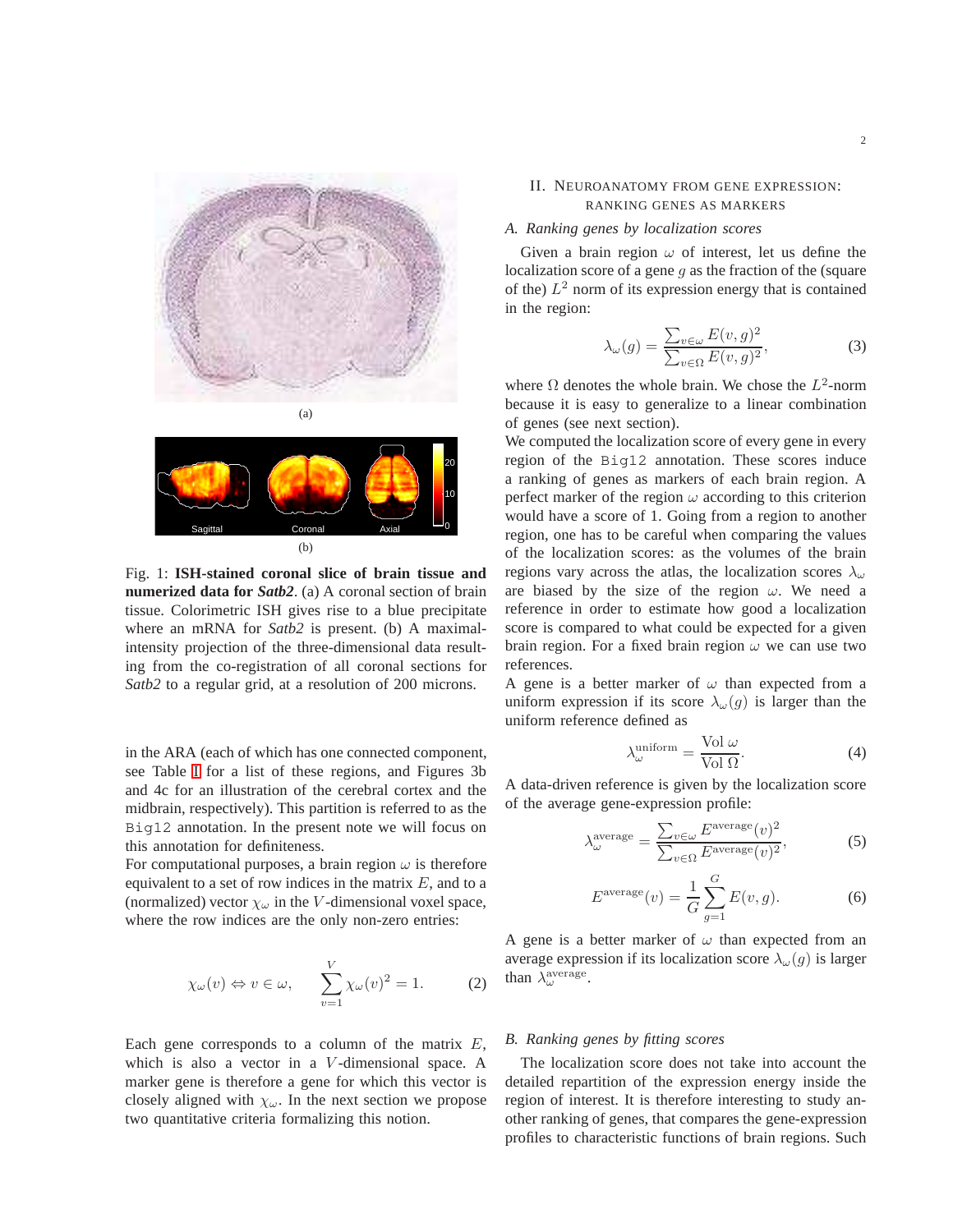<span id="page-2-0"></span>

| Region $\omega$ (abbreviation in | <b>Percentage</b>                | Percentage                     |
|----------------------------------|----------------------------------|--------------------------------|
| the Allen Reference Atlas)       | оf<br>genes                      | of genes                       |
|                                  | above                            | above                          |
|                                  | $\lambda^{\rm uniform}_{\omega}$ | $\lambda_\omega^{\rm average}$ |
| Cerebral cortex (COR)            | 59                               | 26                             |
| Olfactory areas (OLF)            | 41                               | 40                             |
| Hippocampal region (HIP)         | 51                               | 35                             |
| Retrohippocampal reg. (RHP)      | 53                               | 33                             |
| Striatum (STR)                   | 16                               | 28                             |
| Pallidum (PAL)                   | 9                                | 34                             |
| Thalamus (THA)                   | 20                               | 38                             |
| <b>Hypothalamus</b> (HYP)        | 15                               | 33                             |
| Midbrain (MID)                   | 13                               | $\overline{37}$                |
| Pons (PON)                       | 20                               | 43                             |
| Medulla (MED)                    | 30                               | 47                             |
| Cerebellum (CER)                 | 22                               | 40                             |

TABLE I: Percentage of a set of 3,041 genes in the Anatomic Gene Expression Atlas above the uniform and average references for the regions in the Big12 annotation of the left hemisphere in the Allen Reference Atlas. There is no particular solidarity between the two columns.

a comparison can be based on the functional distance between the expression profile and the characteristic function of the region. Let us choose the  $L^2$  distance and compute the following fitting score for each gene  $q$  in a given region  $\omega$ :

$$
\phi_{\omega}(g) = 1 - \frac{1}{2} \sum_{v \in \Omega} \left( E_g^{\text{norm}}(v) - \chi_{\omega}(v) \right)^2, \quad (7)
$$

where  $E_g^{\text{norm}}$  is the  $L^2$ -normalized g-th column  $E_g$  of the matrix of gene-expression energies:

$$
E_g^{\text{norm}}(v) = \frac{E(v, g)}{\sqrt{\sum_{v=1}^{V} E(v, g)^2}}.
$$
 (8)

It is also useful to consider  $E_q$  as a vector in the Vdimensional voxel space (it is the gene-expression vector of gene  $g$ ). Just as in the definition of localization scores, we could have chosen another norm, but the  $L^2$ -norm yields an intersting geometric interpretation of the fitting score. Expanding the expression of the fitting score in powers of the gene-expression data yields the cosine of the angle between the gene-expression vector  $E<sub>q</sub>$  and the vector  $\chi_{\omega}$  in voxel space. The fitting score is therefore very closely related to the notion of co-expression (which for two genes can be defined as the cosine of the angle between their expression vectors, which is a useful quantity to study in order to estimate collective properties of sets of genes [\[9\]](#page-5-6)).

A perfect marker of the region  $\omega$  would be a gene with fitting score equal to 1.

There are conflicts between the two induced rankings of



Fig. 2: **Localization scores of the best markers of each of the brain regions in the Big12 annotation.** The k-th column contains the localization scores of the best marker of the k-th region, hence the diagonal look of the figure. *Gabra6*, the best marker of the cerebellum, is the gene that maximizes the localization scores across all regions, at 98.5 persent.

genes, for instance *Satb2* has the highest fitting score for the cortex (and indeed by the look of Figure [1](#page-1-2) it is a good marker of the cortex), whereas is is ranked 8 by the localization scores, with  $\lambda_{\text{cortex}} = 0.9345$ . On the other hand, *Pak7* is ranked first by localization score, and 7th by fitting score. See Figure [5](#page-4-0) for a plot of best fitting and localization scores in the regions of the Big12 annotation. Pallidum is the region for which the best fitting and localization scores are the lowest, and cerebellum is the one for which there are the highest.

#### III. SETS OF GENES AS MARKERS

### *A. Generalized localization and generalized eigenvectors*

Looking at the scores of the top marker genes for each brain regions, it appears that *Gabra6* maximizes localization scores across all brain regions and all genes, whereas the best marker in pallidum is the hardest to separate from other brain regions. Hovever, comparing the numbers of genes localized above the average and uniform reference values, as in Table [I](#page-2-0) does not show any particular ranking of brain regions.

In order to find better markers, consider a linear superposition of expression energies in our dataset:

<span id="page-2-1"></span>
$$
E_{\alpha}(v) := \sum_{g=1}^{G} \alpha_g E(v, g), \tag{9}
$$

where  $G = 3,041$  is the number of genes in our dataset. The localization score in the brain region  $\omega$  of a weighted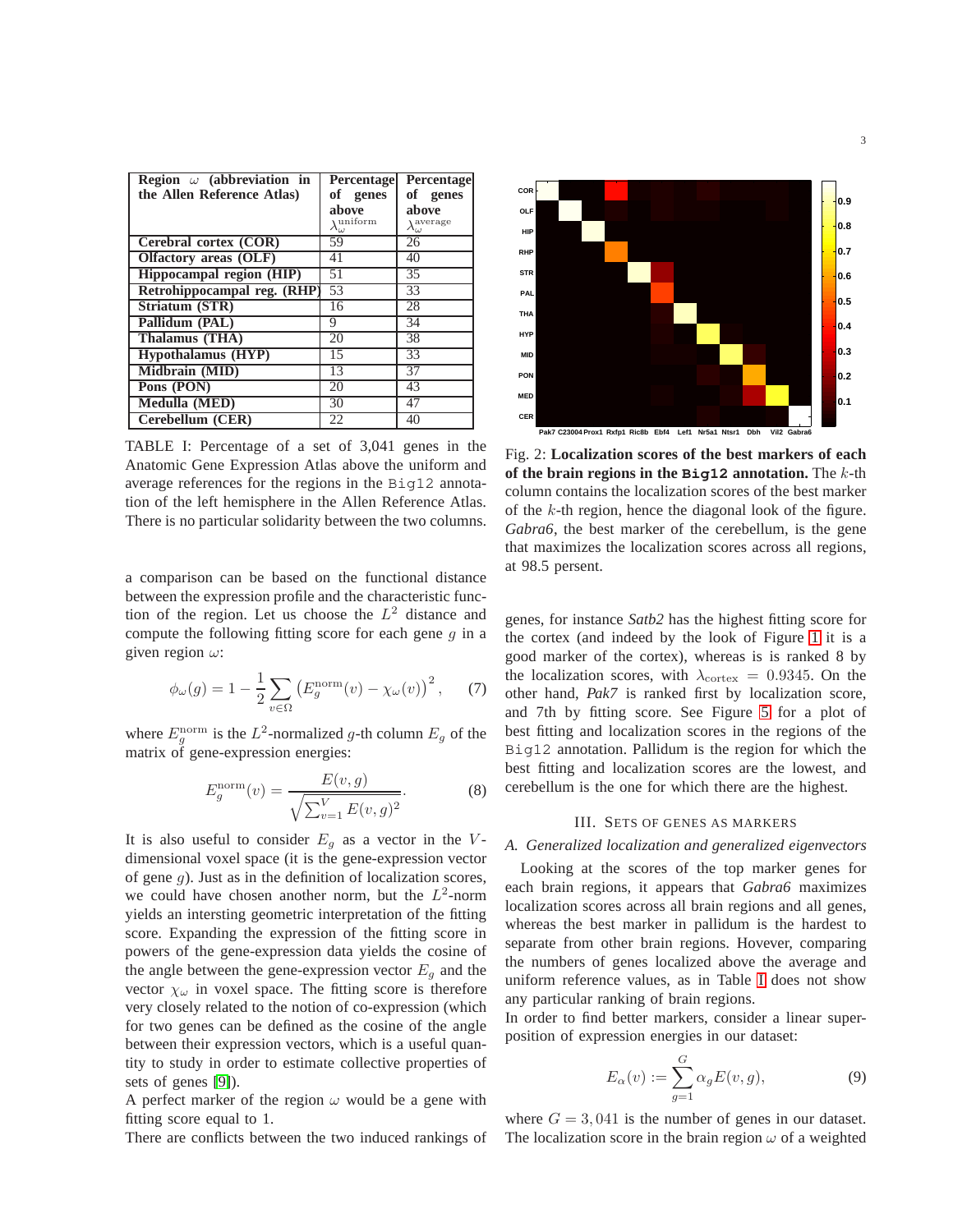set of genes encoded by Equation [9](#page-2-1) is naturally written as

<span id="page-3-0"></span>
$$
\lambda_{\omega}(\alpha) = \frac{\sum_{v \in \omega} (\sum_{g} \alpha_{g} E(v, g))^{2}}{\sum_{v \in \Omega} (\sum_{g} \alpha_{g} E(v, g))^{2}} = \frac{\alpha^{t} J^{\omega} \alpha}{\alpha^{t} J^{\Omega} \alpha}, \quad (10)
$$

where the quadratic forms  $J^{\omega}$  and  $J^{\Omega}$  have coefficients given respectively by scalar products of the projections of gene-expression vectors on  $\omega$  and the whole brain:

$$
J_{g,h}^{\omega} = \sum_{v \in \omega} E(v,g)E(v,h), \ J_{g,h}^{\Omega} = \sum_{v \in \Omega} E(v,g)E(v,h).
$$
\n(11)

The (generalized) localization score  $\lambda_{\omega}(\alpha)$  is invariant under multiplication of the vector  $\alpha$ . We can fix this dilation invariance by fixing the value of the denominator in Equation [10.](#page-3-0) Maximization the of localization score boils therefore down to a maximization of the quadratic form  $J^{\omega}$  under a quadratic constraint:

$$
\max_{\alpha \in \mathbf{R}^G} \lambda_{\omega}(\alpha) = \max_{\alpha \in \mathbf{R}^G, \alpha^t J^{\Omega} \alpha = 1} \alpha^t J^{\omega} \alpha. \tag{12}
$$

Introducing the Lagrange multiplier  $\sigma$  associated to the constraint, we are led to the maximization of the quadratic quantity

$$
L_{\omega,\sigma}(\alpha) = \alpha^t J^{\omega} \alpha - \sigma(\alpha^t J^{\Omega} \alpha - 1). \tag{13}
$$

The stationarity condition of  $L_{\omega,\sigma}$  wrt the vector  $\alpha$  yields a generalized eigenvalue problem,

$$
J^{\omega}\alpha = \sigma J^{\Omega}\alpha, \qquad (14)
$$

and the maximum value of the generalized localization score is the largest generalized eigenvalue, while the associated generalized eigenvectors contains the set of weights for genes in the best-localized superposition.

The alternating signs of the coefficients make these sets difficult to interpret in terms of transcriptional activity, and the plot of the sorted coefficients of the generalized eigenvector for the cerebral cortex in Figure 3c shows that the solutions are not sparse. But these algebraic solutions provide absolute bests that one could not beat by taking combinations of genes with positive coefficients. The negative coefficients allow to offset the contribution of some genes outside the region of interest.

# *B. Generalized fitting scores and sets of genes weighted by positive coefficients*

Considering again a linear combination of geneexpression vectors, as in Equation [9,](#page-2-1) but weighted by positive coefficients: it is natural to propose the following fitting score, which just consists of the (square of) the  $L^2$ 



Fig. 3: **The best set of genes as a generalized eigenvector for the cerebral cortex.** (a) A maximal-intensity projection of the linear combination of the genes in the Adult Gene Expression Atlas corresponding to the generalized eigenvector that maximizes the localization in the cerebral cortex. (b) A maximal-intensity projection of the characteristic function of the cerebral cortex. (c) A plot of the sorted coefficients of the genes in the generalized eigenvectors. The localization score in the cortex in 0.9994. *Pak7* is at the second rank by its coefficient in the generalized eigenvector, while *Satb2* is only at the 64th rank.

distance between the normalized sum of the expression energies of all genes in the set, and the characteristic function of the region of interest:

<span id="page-3-1"></span>
$$
\phi_{\omega}(\alpha) = 1 - \frac{1}{2} \sum_{v \in \Omega} \left( E_{\alpha}^{\text{norm}}(v) - \chi_{\omega}(v) \right)^2, \ \alpha \in \mathbf{R}_+^G.
$$
\n(15)

A generalization of the fitting criterion to sets of genes that both solves the sign problem and the sparsity problem is found quite naturally in terms of an  $L^2-L^1$  mini-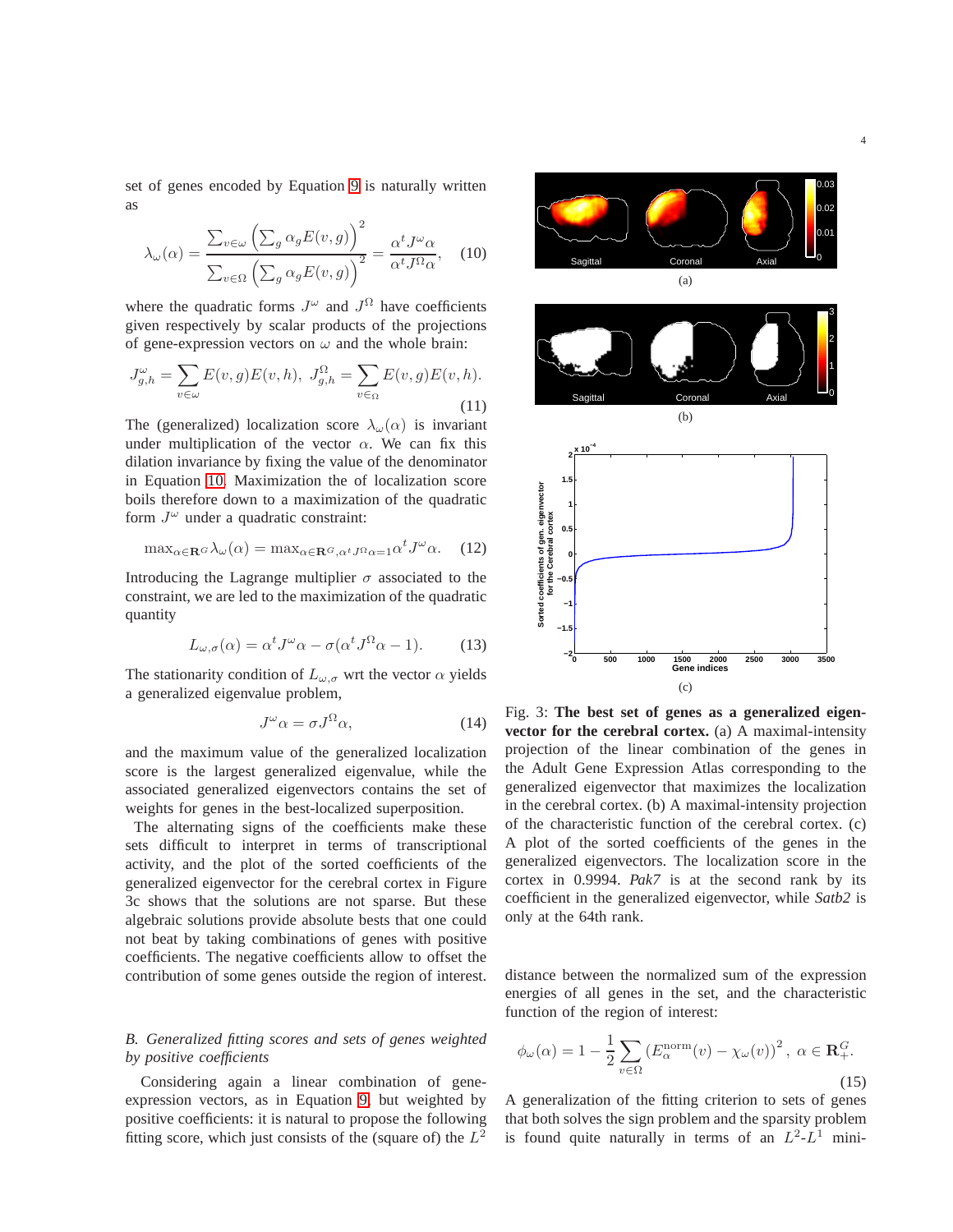

Fig. 4: **Best markers by fitting for the midbrain.** (a) The best single single gene is *Slc7a6*; (b) the best set of genes consists of 8 genes (*Slc17a6, Ephb1, Sema3f, Glra3, Noval, Tcf7l2, Ddc, Chrna6*), at  $\Lambda = 0.01 \times \Lambda_{\text{midbrain}}^{\text{max}}$ ; (c) Projection of the midbrain.

mization. The following function penalizes the  $L^2$  error function of Equation [\(15\)](#page-3-1) by the  $L^1$  norm of the vector:

$$
ErrFit_{L^1 - L^2}^{\omega, \Lambda} (\{\alpha\}) = ||E_{\alpha}^{norm} - \chi_{\omega}||_{L^2}^2 + \Lambda ||\alpha||_{L^1}, \tag{16}
$$

which can be minimized wrt the weights of the genes [\[10\]](#page-5-7) using Matlab code by K. Koh:

<span id="page-4-1"></span>
$$
\alpha_{\omega}^{\Lambda} = \operatorname{argmin}_{\alpha \in \mathbf{R}_{+}^{G}} \text{ErrFit}_{L^{1}-L^{2}}^{\omega, \Lambda}(\{\alpha\}).
$$
 (17)

The range of parameter  $\Lambda$  to be studied can be restricted to  $[0, \Lambda_{\omega}^{\max}]$ , where

$$
\Lambda_{\omega}^{\max} = 2 \max(E^t \cdot \chi_{\omega}), \tag{18}
$$

because for larger values of  $\Lambda$ , the quadratic form  $\mathrm{ErrFit}_{L^1-L^2}^{\omega,\Lambda}$  is bounded from below by the squared norm of the vector  $E_\alpha$ , and the solution to the problem of Equation [\(17\)](#page-4-1) is trivially zero. The best fitting score is generally a decreasing function of  $\Lambda$ , while the sparsity grows with  $\Lambda$ . For each region  $\omega$  in the Big12 annotation, there is a domain of  $[0, \Lambda_{\omega}^{\max}]$  for which the generalized fitting score  $\phi_{\omega}(\alpha^{\Lambda}_{\omega})$  is larger than the best fitting score of a single gene (scores are plotted on Figure [5](#page-4-0) for  $\Lambda = 0.01 \Lambda_{\omega}^{\max}$ ).

<span id="page-4-0"></span>

(a)

| <b>Brain region</b> | PAL  | <b>PON</b>       | MID     | <b>RHP</b> | <b>HYP</b> | OLF     |
|---------------------|------|------------------|---------|------------|------------|---------|
| <b>Best-fitting</b> | Ebf4 | $K$ <i>k</i> $6$ | Slc17a6 | Rspo2      | Gpr165     | Ppfilp1 |
| single genes        |      |                  |         |            |            |         |
| Nb of genes in      |      |                  |         |            |            | 12      |
| best-fitted set     |      |                  |         |            |            |         |
| (b.                 |      |                  |         |            |            |         |

| <b>Brain region</b> | HIP       | MED   | <b>THA</b> | <b>STR</b> | <b>COR</b> | <b>CER</b>    |
|---------------------|-----------|-------|------------|------------|------------|---------------|
| <b>Best-fitting</b> | TC1412430 | Glra1 | Lefl       | Rgs9       | Satb2      | 3110001A13Rik |
| single genes        |           |       |            |            |            |               |
| Nb of genes in      |           |       | 10         | 13         | 8          | 14            |
| best-fitted set     |           |       |            |            |            |               |
| (c)                 |           |       |            |            |            |               |

Fig. 5: (a) Best fitting scores and localization scores of single genes and of best sets of genes for the brain regions of the Big12 annotation. The brain regions are sorted by the best fitting score of single genes (see Table [I](#page-2-0) for the abbreviations of the brain regions in the Allen Reference Atlas). The largest improvement to fitting brought by considering sets of genes rather than single genes in the midbrain. (b,c) Table of genes with highest fitting scores, and numbers of genes contributing to the best-fitted sets of genes.

#### IV. CONCLUSIONS

Quantitative methods used to rank single genes as markers of brain regions can efficiently spot genes whose expression profile outlines a brain region of interest. In particular, the generalized localization score can yield almost perfectly localized gene expression for all the major brain regions except pallidum, at the price of involving thousands of genes, weighted by coefficients of both signs. The fitting criterion can be generalized